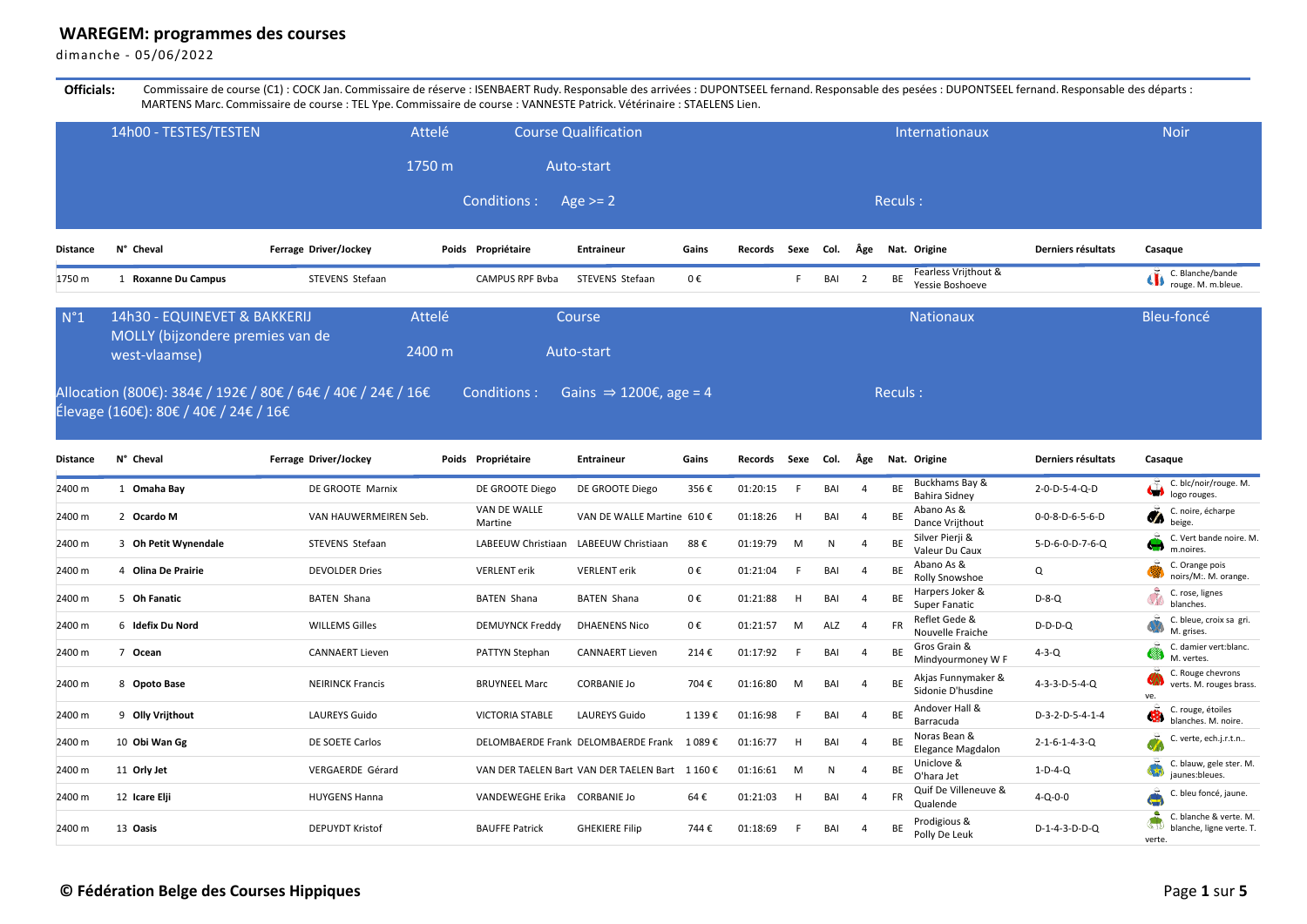| N°2             | 15h00 - BERT MAES (bijzondere          |                                                                | Attelé |                                          | Course                                |         |          |           |            |     |           | <b>Nationaux</b>                          |                             | Vert-foncé                                          |
|-----------------|----------------------------------------|----------------------------------------------------------------|--------|------------------------------------------|---------------------------------------|---------|----------|-----------|------------|-----|-----------|-------------------------------------------|-----------------------------|-----------------------------------------------------|
|                 | premies van de west-vlaamse) [A]       |                                                                | 2400 m |                                          | Auto-start                            |         |          |           |            |     |           |                                           |                             |                                                     |
|                 | Élevage (200€): 100€ / 50€ / 30€ / 20€ | Allocation (1000€): 480€ / 240€ / 100€ / 80€ / 50€ / 30€ / 20€ |        | Conditions :                             | Gains $\Rightarrow$ 2500€, age >= 3   |         |          |           |            |     | Reculs:   |                                           |                             |                                                     |
| <b>Distance</b> | N° Cheval                              | Ferrage Driver/Jockey                                          |        | Poids Propriétaire                       | <b>Entraineur</b>                     | Gains   | Records  | Sexe Col. |            | Âge |           | Nat. Origine                              | Derniers résultats          | Casaque                                             |
| 2400 m          | <b>Monique D'hoeve</b>                 | <b>VANDENABEELE Floris</b>                                     |        | DE KETELAERE Koen                        | DE KETELAERE Koen                     | 1714€   | 01:16:29 |           | BAI        | -6  | BE        | Queops &<br>Extreme Dream "e"             | 8-D-8-D-D-D-5-0             | C. Jaune, bandes et<br>bra. M. ss. rouges.          |
| 2400 m          | 2 Fatih De Bruges                      | <b>NEIRINCK Francis</b>                                        |        |                                          | VAN MEENEN Leopold VAN MEENEN Leopold | 845€    | 01:17:10 | H         | <b>BBF</b> |     | <b>FR</b> | Lutin Malin &<br>Parme Des Noues          | 4-5-D-5-D-6-5-6             | C. Rouge, diag.<br>blanche. M. , m.bla              |
| 2400 m          | 3 Loto D'hoeve                         | <b>BATEN Shana</b>                                             |        | <b>HOUBEN Michele</b>                    | <b>HOUBEN Michele</b>                 | 926€    | 01:18:05 | H         | BAI        |     | BE        | The Millionaire &<br>Olivia Rhode         | $6 - 6 - 0 - 7 - 0 - 0 - 8$ | C. verte, croix jaune.<br>M. jaunes.                |
| 2400 m          | 4 Nuclear Base                         | PHLYPO Koen                                                    |        | PHLYPO Koen                              | <b>VAN GHELEWE Bjorn</b>              | 586€    | 01:18:11 |           | <b>BBF</b> | -5  | BE        | Peps Dubrio &<br><b>Flying Charisma</b>   | 7-6-1-D-4-6-2-0             | C. damier bleu/blanc.                               |
| 2400 m          | 5 Lina De Vie                          | <b>DEVOLDER Dries</b>                                          |        | <b>VERMANDERE Gabriel DEVOLDER Dries</b> |                                       | 897€    | 01:18:76 |           | BAI        |     | BE        | Jasmin De Flore &<br>Tima De Vie          | D-7-6-3-7-2-0-7             | C. Bleu clair bande ble.<br>M. u fonci.             |
| 2400 m          | 6 Nobel Mom                            | <b>HUYGENS Hanna</b>                                           |        | <b>BRUYNEEL Marc</b>                     | <b>CORBANIE Jo</b>                    | 985€    | 01:17:00 | M         | BAI        | -5  | BE        | Prodigious &<br>Zigzag                    | D-8-D-3-5-5-D-D             | C. Rouge chevrons<br>verts. M. rouges brass.<br>ve. |
| 2400 m          | <b>Lars Bouchouthoeve</b>              | DE GROOTE Marnix                                               |        | <b>BOUCHOUTHOEVE</b><br>Stal             | BOUCHOUTHOEVE Stal 1 489 €            |         | 01:16:70 | M         | <b>BBF</b> |     | BE        | Saxo De Vandel &<br>Rusty Magdalon        | 8-7-3-7-D-D-6-5             | C. grise, étoile mauve.<br>M. grises.               |
| 2400 m          | 8 Na'ilah Jo                           | VAN DEN BERGH Lore                                             |        | <b>STABLES JLF</b>                       | <b>STABLES JLF</b>                    | 809€    | 01:17:41 |           | BAI        | -5  | BE        | Prodigious &<br><b>Dream Bolets</b>       | D-2-D-3-5-D-3-4             | C. bleue, étoile jaune.                             |
| 2400 m          | 9 Miss Harper                          | <b>LOIX Gunther</b>                                            |        | <b>MEIRE Patrick</b>                     | <b>MEIRE Patrick</b>                  | 2 062€  | 01:16:79 |           | BAI        | -6  | BE        | Harpers Joker &<br><b>Chanel Williams</b> | D-0-0-3-7-D-2-7             | C. Noire, m.noires, T.n.<br>w<br>M. oire.           |
| 2400 m          | 10 Grandioso River                     | <b>LEMBRECHTS Robin</b>                                        |        | <b>LEMBRECHTS Robin</b>                  | <b>LEMBRECHTS Robin</b>               | 2 185 € | 01:17:01 | H         | BAI        | 6   | <b>FR</b> | Norginio &<br><b>Babette Du Roumois</b>   | D-D-3-3-D-4-6-3             | C. rouge & noir "RL"<br>SH.<br>no. M. rouges.       |
| 2400 m          | 11 Maestro Li                          | <b>VETS Jellis</b>                                             |        | <b>VETS Jellis</b>                       | <b>VETS Jellis</b>                    | 1828€   | 01:16:24 |           | BAI        | -6  | BE        | Falco Vrijthout &<br>Yessie Boshoeve      | 5-6-8-0-0-D-7-D             | C. bleue, 2 band v<br>sШ<br>oran.                   |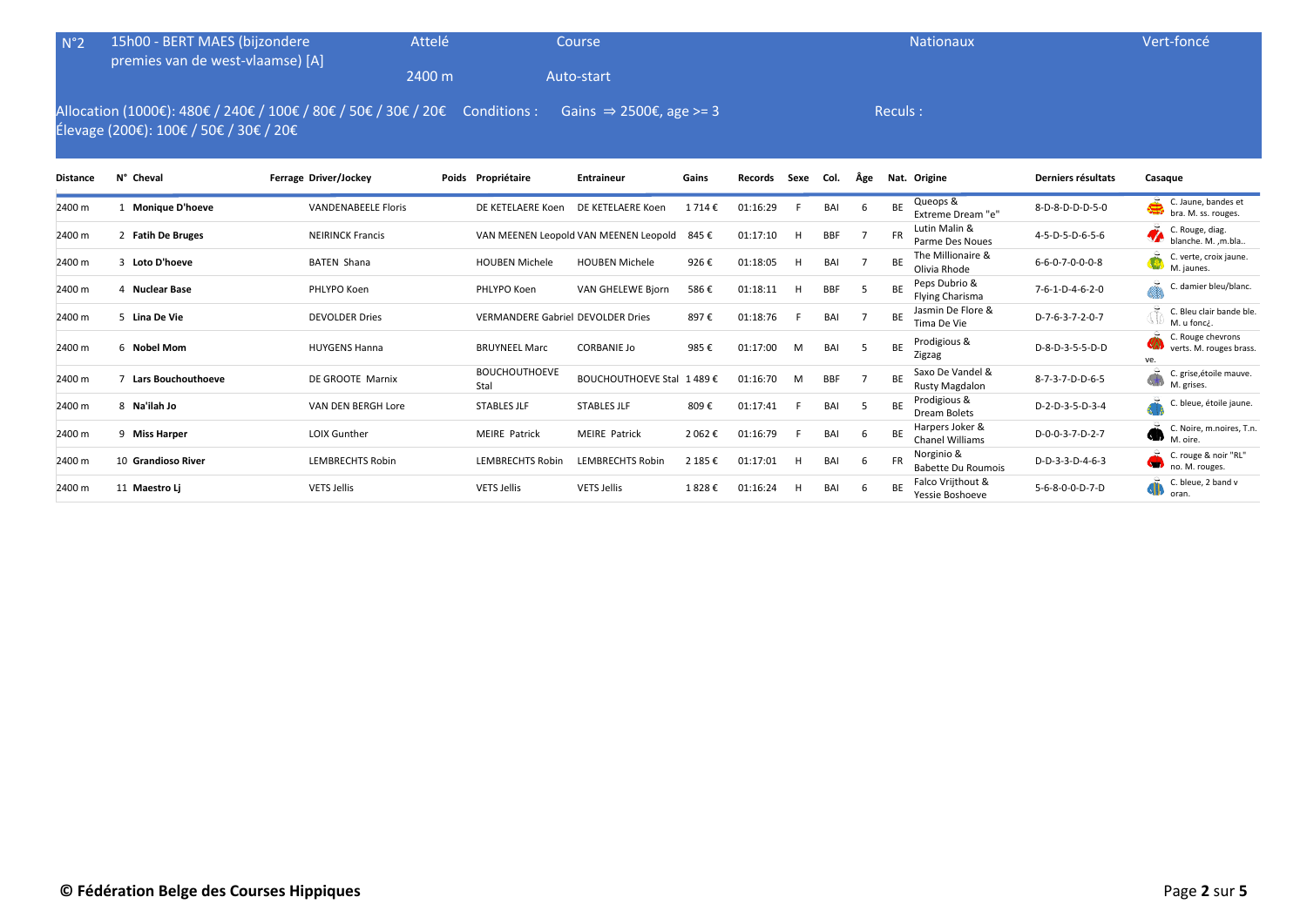| N°3             | 16h00 - BERT MAES (bijzondere<br>premies van de west-vlaamse) [B]                                        |                            | Attelé |                          | Course                                         |           |          |      |            |          |           | <b>Nationaux</b>                           |                    | Rouge                                                         |
|-----------------|----------------------------------------------------------------------------------------------------------|----------------------------|--------|--------------------------|------------------------------------------------|-----------|----------|------|------------|----------|-----------|--------------------------------------------|--------------------|---------------------------------------------------------------|
|                 |                                                                                                          |                            | 2400 m |                          | Auto-start                                     |           |          |      |            |          |           |                                            |                    |                                                               |
|                 | Allocation (1000€): 480€ / 240€ / 100€ / 80€ / 50€ / 30€ / 20€<br>Élevage (200€): 100€ / 50€ / 30€ / 20€ |                            |        | Conditions :             | Gains $\Rightarrow$ 2500€, age >= 3            |           |          |      |            |          | Reculs:   |                                            |                    |                                                               |
| <b>Distance</b> | N° Cheval                                                                                                | Ferrage Driver/Jockey      |        | Poids Propriétaire       | <b>Entraineur</b>                              | Gains     | Records  | Sexe | Col.       | Âge      |           | Nat. Origine                               | Derniers résultats | Casaque                                                       |
| 2400 m          | <b>Noble November</b>                                                                                    | <b>VERCAMMEN Patrick</b>   |        | <b>VERCAMMEN Patrick</b> | <b>VERCAMMEN Patrick</b>                       | 1 2 2 1 € | 01:19:59 |      | BB         | -5       | BE        | Russel November &<br>Jarka                 | 2-0-0-7-D-5-D-1    | C. Blanc/noir ecartele.<br>M. blanches.                       |
| 2400 m          | 2 Honneur Elve                                                                                           | <b>DIERICKX Ingbert</b>    |        | LANNOO Marc              | <b>DIERICKX Ingbert</b>                        | 829€      | 01:17:43 | H    | BAI        |          | <b>FR</b> | Quif De Villeneuve &<br>Une Fee De Morchie | D-5-7-3-D-D-D-8    | C. rayée jaune/vert. M.<br>gjy<br>vertes.                     |
| 2400 m          | 3 Nabanos Dhm                                                                                            | <b>VANDE WALLE STIJN</b>   |        | <b>VANDE WALLE STIJN</b> | <b>VANDE WALLE STIJN</b>                       | 670€      | 01:18:73 | H    | BB         | .5       | BE        | Abano As &<br>Cecile Pp                    | 3-7-3-D-7-6-5-2    | bleue, rond rouge.                                            |
| 2400 m          | 4 Kojack                                                                                                 | <b>DEPUYDT Kristof</b>     |        | <b>DELAERE Luc</b>       | <b>DELAERE Luc</b>                             | 974€      | 01:18:10 | H    | ALZ        | -8       | <b>BE</b> | Momo Axe &<br>History D'honte              | $D-1-2-3-D-7-0-Q$  | å<br>noir, logo blanc                                         |
| 2400 m          | 5 Ganovar                                                                                                | VANDENEYCKEN Guy           |        |                          | VANDENEYCKEN Guy VANDENEYCKEN Guy              | 861€      | 01:18:67 | H    | BAI        | 6        | <b>FR</b> | Artiste De Joudes &<br>Oha Josselyn        | $3-4-6-4-1-3-6-5$  | C. mauve, crx blanche.<br>Q<br>M. vertes.                     |
| 2400 m          | 6 Napoleon                                                                                               | D'HAESE Andy               |        | D'HAESE Herman           | D'HAESE Andy                                   | 916€      | 01:17:50 | н    | <b>BBF</b> |          | <b>BE</b> | Castore Gas &<br>Amor Lindeveld            | 7-5-7-2-3-3-8-0    | $\tilde{\mathbf{w}}$<br>C. Vert et blanc, m.bla.<br>M. nches. |
| 2400 m          | 7 Kisjronel Poppe                                                                                        | POPPE Ronny                |        | POPPE Ronny              | POPPE Ronny                                    | 1787€     | 01:16:40 | E    | BAI        | 8        | <b>BE</b> | Norginio &<br>Angel Lindeveld              | D-3-5-0-0-8-0-7    | C. rouge. M. noires<br>A I.<br>brass.bla.                     |
| 2400 m          | 8 Nekarare De Jeb                                                                                        | <b>NEIRINCK Francis</b>    |        | <b>BELLAIGUE Jb</b>      | <b>CORBANIE Jo</b>                             | 1530€     | 01:17:50 | F    | BAI        | -5       | BE        | Very Well Jet &<br>Victoire De Mut         | 4-7-D-D-5-6-1-0    | . bleue. M. blanches.                                         |
| 2400 m          | 9 Obiwan                                                                                                 | VAN HELLEPUTTE Jonas       |        | PEETERMANS Dirk          | <b>PEETERMANS Dirk</b>                         | 2 030 €   | 01:17:03 | н    | BAI        | $\Delta$ | <b>BE</b> | Abano As &<br>Frezia Magdalon li           | 4-4-4-D-2-1-3-8    | C. bleue, logo gris. M.<br>grises.                            |
| 2400 m          | 10 Nana Rose                                                                                             | STEVENS Stefaan            |        |                          | <b>ADRIAENSSENS Gerrit ADRIAENSSENS Gerrit</b> | 2 178 €   | 01:16:69 | F.   | BAI        | 5        | BE        | Tucson &<br><b>Ramling Rose</b>            | D-1-2-0-3-7-4-D    | $\ddot{\mathbf{w}}$<br>rouge, 2 lignes blan.                  |
| 2400 m          | 11 Enzo De Bruges                                                                                        | <b>VANDENABEELE Floris</b> |        |                          | VAN MEENEN Leopold VAN MEENEN Leopold 2 479 €  |           | 01:18:63 | н    | BAI        | -8       | <b>FR</b> | Jardy &<br>Parme Des Noues                 | 4-6-0-D-D-D-6-4    | C. jaune, épaul. bleues.<br>M. poignets bleus.                |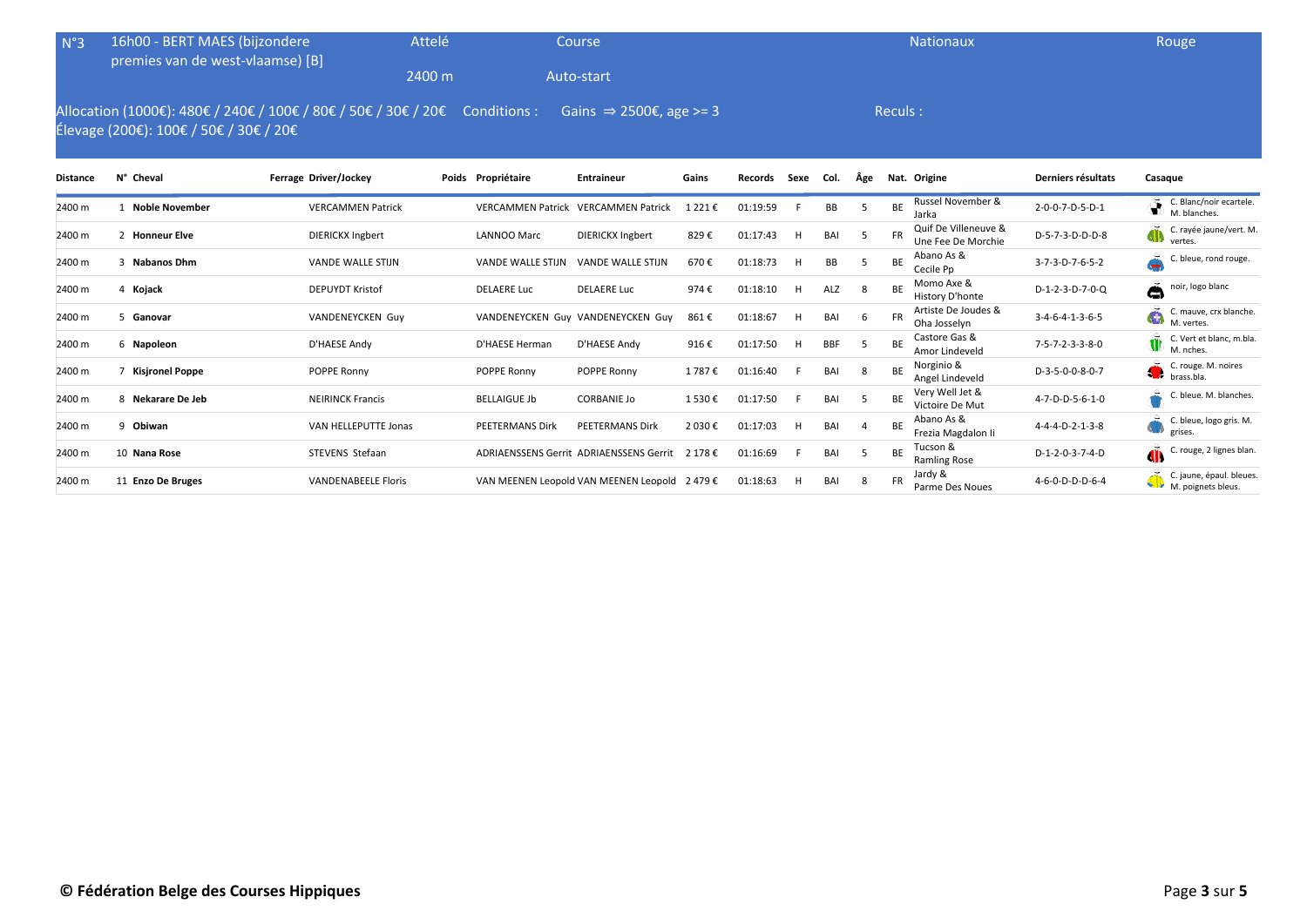| N°4 17h00 - CATERING VERKINDERE<br>(amateurs)                                                                             | Attelé | Coursel    | Inter. Priorité belges | Rose |
|---------------------------------------------------------------------------------------------------------------------------|--------|------------|------------------------|------|
|                                                                                                                           | 2400 m | Auto-start |                        |      |
| Allocation (1200€): 576€ / 288€ / 120€ / 96€ / 60€ / 36€ / 24€ Conditions : Gains $\Rightarrow$ 7500€, age >= 3, driver : |        |            | Reculs:                |      |

Allocation (1200€): 576€ / 288€ / 120€ / 96€ / 60€ / 36€ / 24€ Élevage (240€): 120€ / 60€ / 36€ / 24€

amateur/amatrice - amateur/amatrice étranger

| <b>Distance</b> | N° Cheval             | Ferrage Driver/Jockey      | Poids Propriétaire                   | <b>Entraineur</b>                      | Gains     | Records  | Sexe | Col.       | Age |           | Nat. Origine                            | Derniers résultats              | Casaque                                                          |
|-----------------|-----------------------|----------------------------|--------------------------------------|----------------------------------------|-----------|----------|------|------------|-----|-----------|-----------------------------------------|---------------------------------|------------------------------------------------------------------|
| 2400 m          | <b>Newt Vrijthout</b> | VAN POLLAERT Piet          | <b>MLF SOLUTIONS</b><br>COMM-V       | <b>GHEKIERE Filip</b>                  | 7431€     | 01:14:81 | H    | BAI        | -5  | BE        | Orlando Vici &<br>Go Love Vrijthout     | $1 - 1 - 3 - 3 - 1 - 1 - 1 - 4$ | C. bleue & rouge. M.<br>blanches.                                |
| 2400 m          | 2 Kojak D'hoeve       | <b>GEIREGAT Nico</b>       | DE KETELAERE Koen                    | DE KETELAERE Koen                      | 6 766 €   | 01:15:65 | H    | <b>BBF</b> | -8  | BE        | Probes Star &<br>Olivia Rhode           | 3-0-5-6-6-6-8-5                 | Š<br>C. Jaune, bandes et<br>bra. M. ss. rouges.                  |
| 2400 m          | 3 Legende Lj          | <b>BOGAERT WIM</b>         | NIJS Jan                             | NIJS Jan                               | 7 386€    | 01:15:13 |      | BAI        |     | <b>BE</b> | Falco Vrijthout &<br>Yessie Boshoeve    | 5-5-7-0-0-5-0-0                 | C. noir, col bleu. M.<br>brass, blancs.                          |
| 2400 m          | 4 Love You Br         | RUIZ RODRIGUEZ Gonzalo     | MATIC VOF                            | MATIC VOF                              | 6 541€    | 01:14:86 | H    | BAI        |     | <b>BE</b> | Zar As &<br>Sarda Br                    | $2 - 5 - 0 - 2 - 4 - 2 - 5 - 1$ | C. Blanche Etoiles noir.<br>$\overrightarrow{CD}$ C. Blanche Les |
| 2400 m          | 5 Nikske Slipper      | <b>DEMUYNCK Freddy</b>     | <b>FELIX CLEEREN</b><br>(ERFGENAMEN) | <b>GHEKIERE Filip</b>                  | 6914€     | 01:16:98 |      | BAI        |     | BE        | Prodigious &<br>Feline Butterfly        | 2-4-2-2-3-3-D-1                 | پیکہ<br>C. Wit, 2 rode banden,.<br>M. zwarte "S".                |
| 2400 m          | 6 French Kiss Hr      | <b>ENGELEN Tom</b>         | <b>BRUYNEEL Marc</b>                 | <b>CORBANIE Jo</b>                     | 6 298 €   | 01:14:92 | H    | BAI        |     | DE        | Look De Star &<br><b>Elusive Melody</b> | 4-D-8-2-1-2-1-1                 | C. Rouge chevrons<br>verts. M. rouges brass.<br>ve.              |
| 2400 m          | <b>Mounac Lolas</b>   | <b>LAUREYS Jef</b>         | <b>LEMBRECHTS Robin</b>              | <b>LEMBRECHTS Robin</b>                | 5933€     | 01:16:24 | н    | <b>BBF</b> | -6  | <b>BE</b> | Norginio &<br>Namouna                   | $0 - 6 - 5 - 2 - 4 - 4 - 8 - D$ | C. rouge & noir "RL"<br><b>SED</b><br>no. M. rouges.             |
| 2400 m          | 8 Mr Brown            | <b>KRIECKEMANS Gabriel</b> |                                      | KRIECKEMANS GabrielKRIECKEMANS Gabriel | 7 181 €   | 01:15:43 | H    | <b>BBF</b> |     | BE        | Harpers Joker &<br>Casey Heikant        | $0 - 3 - 7 - 2 - 2 - 1 - 4 - 2$ | C. Rouge & blanc, bl.<br>$\mathbf{u}$<br>M. anches.              |
| 2400 m          | 9 Miss Photo          | <b>ARICKX Carlo</b>        | 'T SOULISTJE Ecurie                  | <b>CORBANIE Jo</b>                     | 5755€     | 01:15:71 |      | BAI        | -6  | <b>BE</b> | Open The Sky &<br>Cvr Photo             | 4-5-3-1-D-5-2-4                 | à<br>C. Noir, embleme or.                                        |
| 2400 m          | 10 Noble D'or         | <b>DEMOULIN Beatrice</b>   | <b>VERHAERT Eric</b>                 | <b>LAUREYS Guido</b>                   | 5 508€    | 01:15:55 | H.   | BAI        | -5  | <b>BE</b> | Offshore Dream &<br>Beno Lobell         | $2 - 4 - 0 - 5 - 2 - 3 - D - 1$ | ã<br>C. bleue, 2 bret. jaune.                                    |
| 2400 m          | 11 Maven Bolets       | <b>VAN RIET Nico</b>       | <b>STAL BOLETS</b>                   | <b>CORBANIE Jo</b>                     | 5 5 2 3 € | 01:15:25 |      | BAI        | -6  | ВE        | Yarrah Boko &<br>Geena Merett           | $5 - 6 - 4 - 1 - 8 - 2 - 1 - D$ | C. jaune étoiles bleue.<br>$\bigoplus_{M. \text{ceint. rough}}$  |
| 2400 m          | 12 Nouragan           | <b>LANNOO Christ</b>       | DE STROPER Johny                     | DE STROPER Johny                       | 3 006 €   | 01:17:40 | M    | BB         |     | BE        | Buckhams Bay &<br>Yaela Transs R        | $0 - 4 - 2 - 3 - 3 - 1 - 1 - 2$ | C. Jaune, croix rouge,.<br>$\mathbf x$<br>M. m.bleues.           |
| 2400 m          | 13 Kara Bouchouthoeve | VAN GOETHEM Carl           | <b>BOUCHOUTHOEVE</b><br>Stal         | <b>BOUCHOUTHOEVE Stal</b>              | 4 586 €   | 01:16:50 |      | BAI        |     | BE        | Quaker Jet &<br><b>Rusty Magdalon</b>   | D-0-8-2-0-D-0-D                 | C. grise, étoile mauve.<br>M. grises.                            |